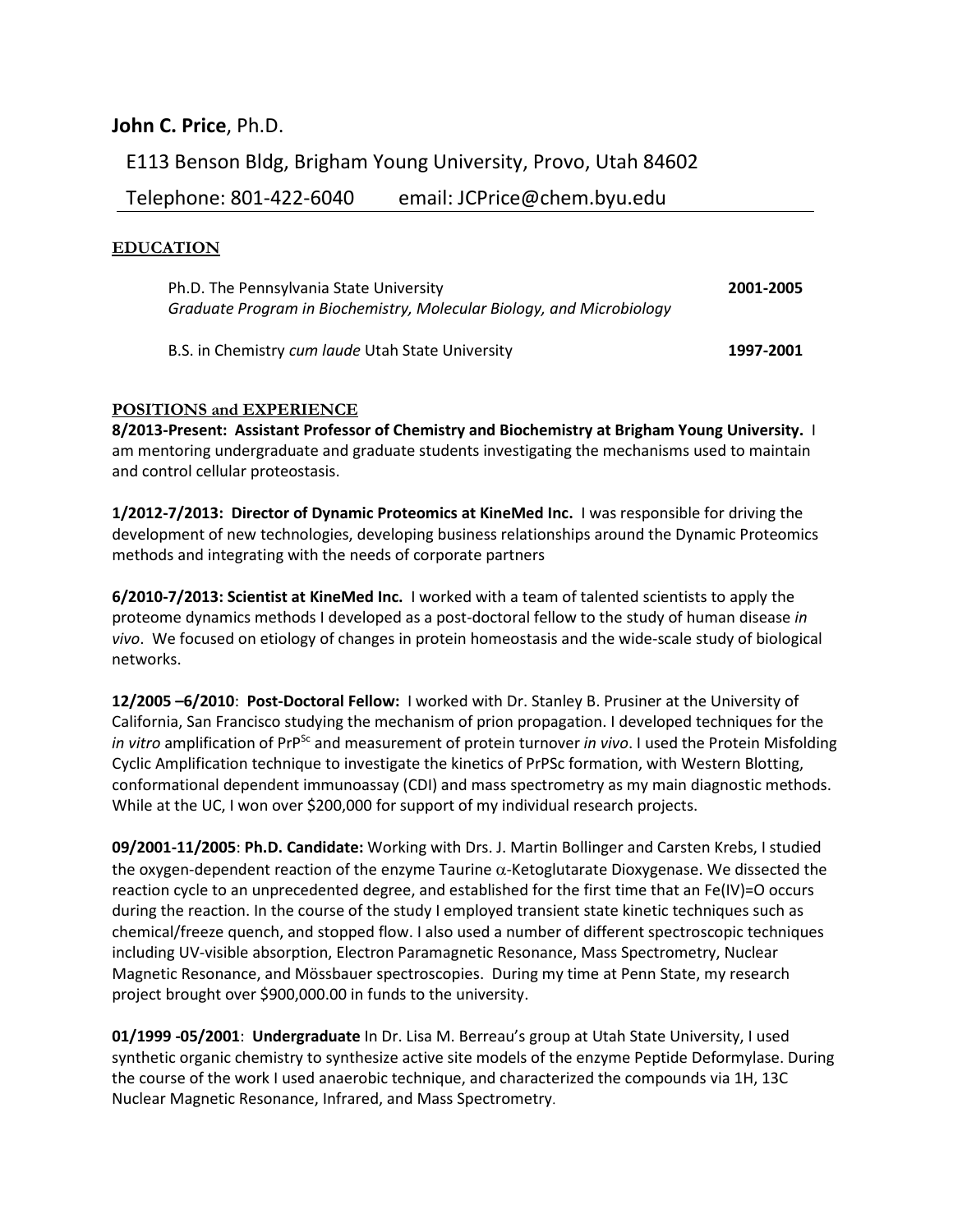## **PUBLICATIONS:** corresponding author \*

- 1. Zhang, T. **Price JC**, Nouri-Nigjeh E, Li J, Hellerstein MK, Qu J, Ghaemmaghami S\*., **2014** "Kinetics of Precursor Labeling in Stable Isotope Labeling in Cell Cultures (SILAC) Experiments". 86(22):11334- 41
- 2. Miller BF, Drake JC, Naylor B, **Price JC\***, Hamilton KL.\*, **2014** "Assessing Proteostasis for Studies of Slowed Aging" **Age. Res. Rev**. 18, 106-111.
- 3. **Price JC**, Ghaemmaghami S, **2014** "Analysis of Proteome Dynamics in Mice by Isotopic Labeling" **Methods in Molecular Biology**, 1156 pg: 111-132
- 4. Louie KB, Bowen BP, McAlhany S, Huang Y, **Price JC**, Mao JM, Hellerstein MK, Northen TR, 2013 "*In situ* kinetic histochemistry" **Nature Scientific Reports**, 3:1656, DOI: 10.1038/srep01656
- 5. **Price JC**, Khambatta CF, Li KW, Bruss MD, Shankaran M, Dalidd M, Floreani NA, Roberts LS, Turner SM, Holmes WE, and Hellerstein MK, 2012 "The effect of long-term calorie restriction on hepatic proteostasis and mitochondrial dynamics in mice" **Mol. Cell. Proteomics**, 11.12, pg: 1801-1814
- 6. Krebs C, Dassama LMK, Matthews ML, Jiang W, **Price JC**, Korboukh V, Li N, Bollinger JM Jr. 2012 "Novel approaches for the accumulation of oxygenated intermediates to multi-millimolar concentrations" **Coordination Chemistry Reviews**, 257, pg: 234-243
- 7. Guan S, **Price JC**, Gheammaghami S, Prusiner SB, Burlingame AL, 2012 "Compartment Modeling for mammalian protein turnover studies by stable isotope metabolic labeling" **Ana Chem**., 84(9):4014-21
- 8. **Price JC**, Holmes WE, Li KW, Floreani NA, Neese RA, Turner SM, Hellerstein MK, 2011 "Measurement of human plasma proteome dynamics with  $2H_2O$  and liquid chromatography tandem mass spectrometry." **Ana. Biochem.**, 420(1):73-83
- 9. Guan S, **Price JC**, Prusiner SB, Ghaemmaghami S, Burlingame AL, 2011, "A data processing pipeline for mammalian proteome dynamics studies using stable isotope metabolic labeling." **Mol. Cell Prot.**, (12):M11.010728
- 10. **Price JC**, Guan S, Burlingame A, Prusiner SB, Ghaemmaghami S., **2010**, "Analysisof proteome dynamics in the mouse brain." **Proc. Natl. Acad. Sci. USA, 107,**14508-13
- 11. Ye S, **Price JC**, Barr EW, Green MT, Bollinger JM, Krebs C, Neese F., **2010**,"Cryoreduction of the NO-adduct of TauD yields an elusive {FeNO}(8) species"**J. Am. Chem. Soc., 132,**4739-51
- 12. Neidig ML, Brown CD, Light KM, Fujimori DG, Nolan EM, **Price JC**, Barr EW,Bollinger JM Jr, Krebs C, Walsh CT, Solomon EI., **2007**, "CD and MCD of CytC3and Taurine Dioxygenase: Role of the Facial Triad in alpha-KG-DependentOxygenases**." J. Am. Chem. Soc., 46,** 14224-31**.**
- 13. Ingle GK, Makowska-Grzyska MM, Szaina-Fuller E, Sen I, **Price JC**, Arif AM, Berreau LM, 2007, "Influence of the chelate ligand structure on the amid methanolysis reactivity of mononuclear zinc complexes", **Inorg. Chem. 46** (4):1471-80
- 14. **Price JC**, Barr EW, Hoffart LE, and Krebs C, Bollinger JM, Jr., **2005**, "Kinetic dissection of the catalytic mechanism of taurine:α-ketoglutarate dioxygenase from *Escherichia coli*", **Biochemistry, 44**, 8138-47.
- 15. Krebs C, **Price JC**, Baldwin J, Saleh L, Green MT, and Bollinger JM, Jr., **2004**, "Time resolved 57Fe-Mossbauer: monitoring changes of an iron-containing active site during a biochemical reaction," **Inorg. Chem., 44**, 742-757.
- 16. Riggs-Gelasco P, **Price JC**, Guyer RB, Brehm JH, Barr EW, Bollinger JM, Jr., and Krebs C., **2004**, EXAFS spectroscopic evidence for an Fe=O Unit in the Fe(IV) intermediate observed during oxygen activation by taurine:α-ketoglutarate dioxygenase, **J. Am. Chem. Soc., 126**, 8108-8109.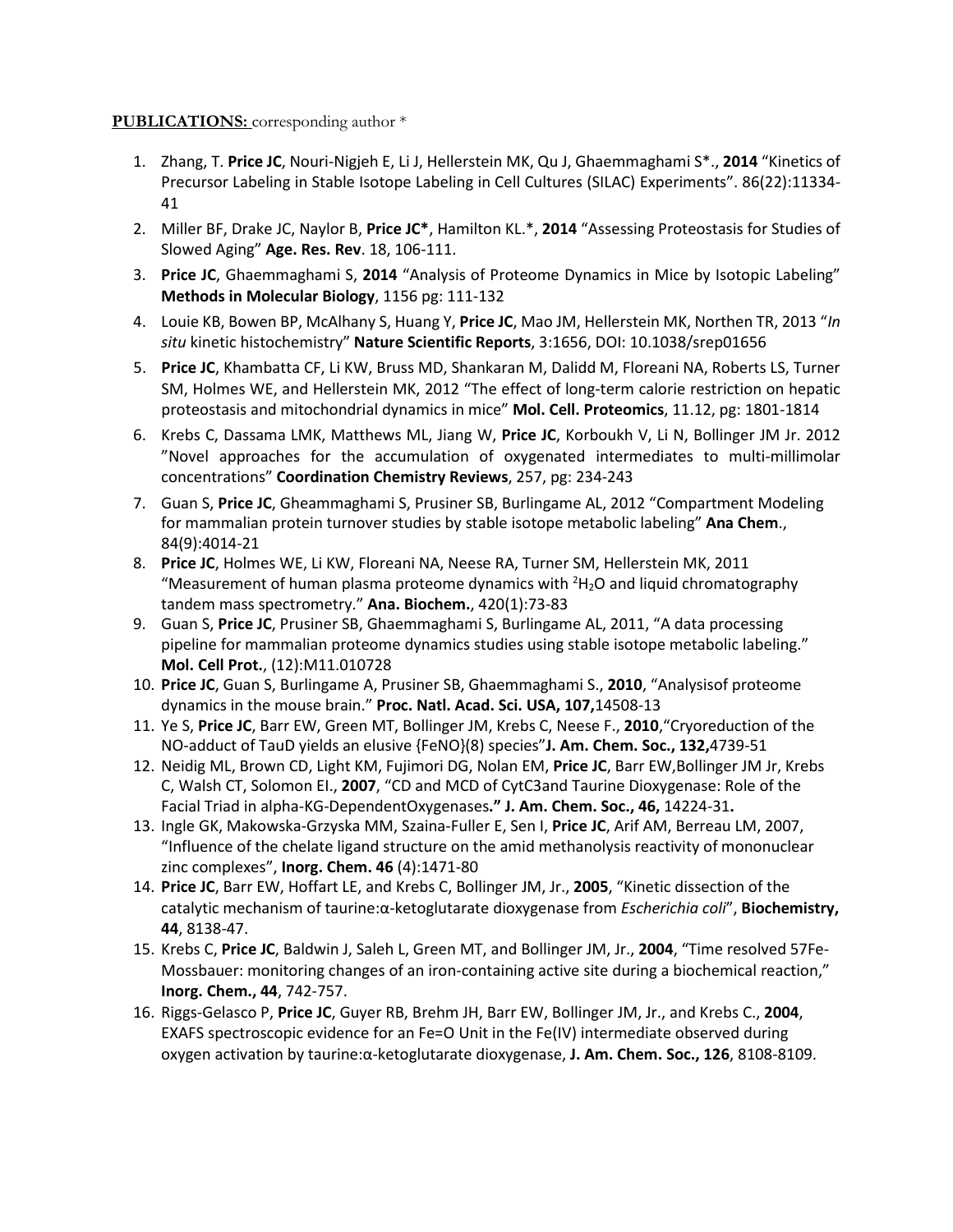- 17. **Price JC**, Barr EW, Glass TE, Krebs C and Bollinger JM, Jr., **2003**, "Evidence for hydrogen abstraction from C1 of taurine by the high-spin Fe(IV) intermediate detected during oxygen activation by taurine:α-ketoglutarate dioxygenase (TauD) ," **J. Am. Chem. Soc., 43,** 13008-13009.
- 18. **John C. Price**, Eric W. Barr, Bhramara Tirupati, J. Martin Bollinger, Jr., and Carsten Krebs, **2003**, "The first direct characterization of a high valent iron intermediate in the reaction of an aketoglutarate-dependent dioxygenase: a Fe(IV) complex in taurine/α-ketoglutarate dioxygenase (TauD) from *Escherichia coli*," **Biochemisty, 42,** 7497-7508.

# **PROFESSIONAL MEMBERSHIP**

American Chemical Society, American Society for Biochemistry and Molecular Biology, Human Proteome Organization, Am. Mass Spectrometry Association.

## **PRESENTATIONS**

- OCT 2014 John C. Price, Measuring *in vivo* proteome dynamics. **Invited Speaker,** Boise State Chemistry Department Chemistry Seminar Series
- OCT 2014 John C. Price, Measuring *in vivo* proteome dynamics. **Invited Speaker,** Brigham Young University Idaho, Department Chemistry Seminar Series
- Apr 2014 John C. Price, Measuring *in vivo* proteome dynamics. **Invited Speaker,** Colorado State University, Department of Chemistry Seminar Series
- Nov 2013 John C. Price, Measuring *in vivo* proteome dynamics. **Invited Speaker,** Brigham Young University Hawaii, Department of Chemistry Seminar Series

Nov 2013 - John C. Price, Measuring *in vivo* proteome dynamics. **Invited Speaker,** University of Hawaii, Department of Anatomy, Biochemistry & Physiology Seminar Series

Nov 2013 - John C. Price, Measuring *in vivo* proteome dynamics. **Invited Speaker,** Weber State Univ., Department of Chemisty Seminar Series

- APRIL 2010-John C. Price, Shenheng Guan, Alma Burlingame, Stanley Prusiner, Sina Ghaemmaghami 2010 Measuring *in vivo* proteome dynamics. **Oral Presentation**, ACS National, Anaheim, California
- SEPT 2007 John C. Price, Camille Deering, Jiri G. Safar, and Stanley B. Prusiner Investigation of the mechanism for the *in vitro* production of infectious prions, **Poster Presentation**, Prion 2007, Edinburgh, Scotland, UK.
- JUNE 2007 John C. Price, Camille Deering, Jiri G. Safar, and Stanley B. Prusiner 2007 Investigation of the mechanism for the *in vitro* production of infectious prions, **Oral Presentation**, 62nd annual meeting of the northwest region of the American Chemical Society, Boise ID.
- AUG. 2005 John C. Price, Eric W. Barr, Lee Hoffart, Carsten Krebs, J. Marty Bollinger 2005 Kinetic dissection of Taurine/α-Ketoglutarate Dioxygenase, a model α- ketoglutarate dependent dioxygenase, **Poster presentation**, 12th Inter Conference on Bioinorganic Chemistry (ICBIC), Ann Arbour MI.